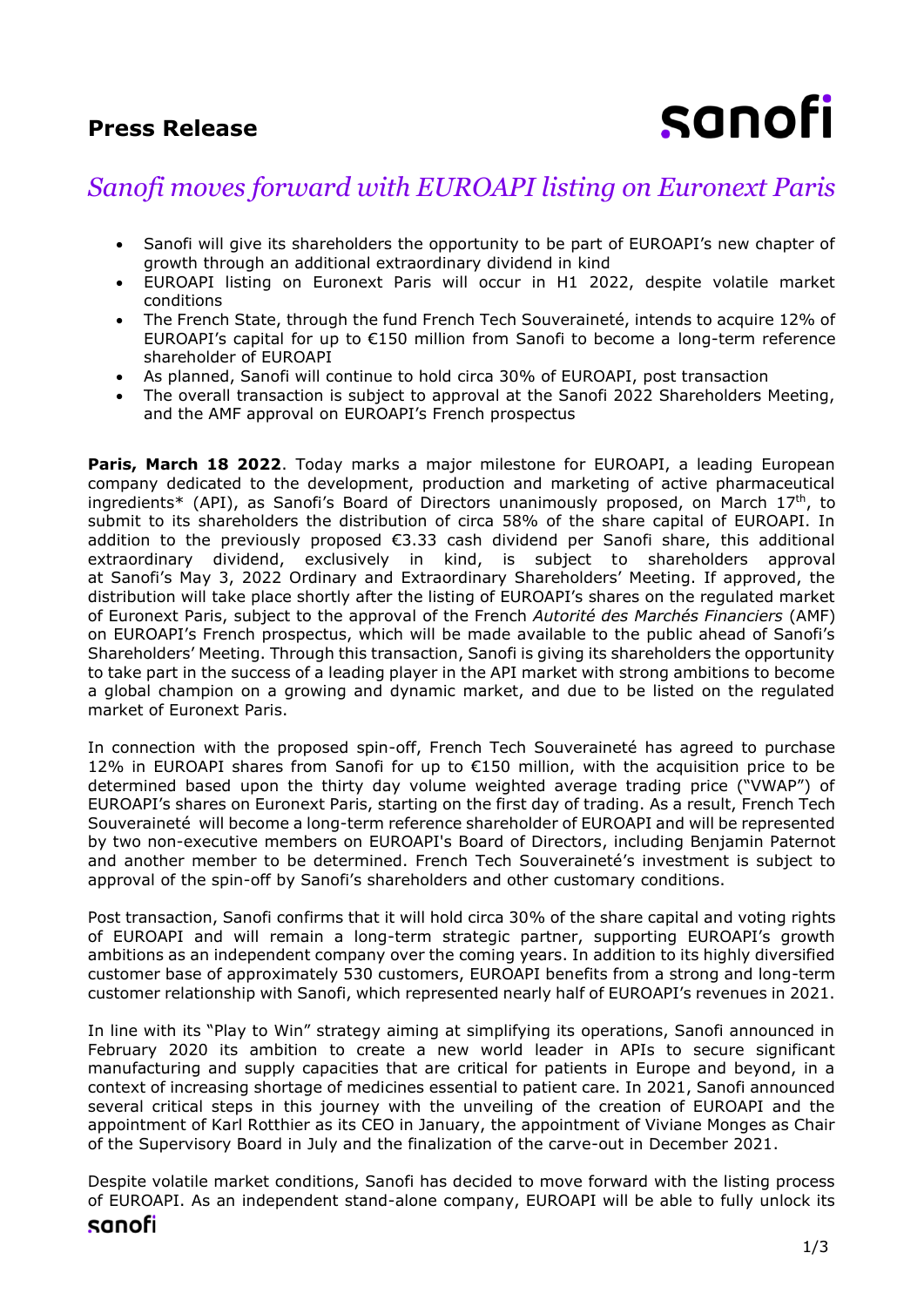growth potential, offering the best alignment of strategy, value creation and financial objectives for all of Sanofi's shareholders.

With a diversified technology portfolio, EUROAPI is positioned as the world's leading manufacturer of small molecule API (including complex chemical synthesis molecules, biochemical molecules from fermentation and highly potent molecules). It was the world's second largest manufacturer of APIs (including both small and large molecules such as peptides and oligonucleotides) in 2021 and number seven in the global CDMO (Contract Development and Manufacturing Organization) market in 2020<sup>1</sup>.

EUROAPI develops, manufactures, markets and distributes APIs and intermediates used in the formulation of medicines for human and veterinary use, both from originators and generics, through its API Solutions business and CDMO activities.

Drawing on more than 150 years of experience in the growing API market, EUROAPI has a network of six production sites, all of which are located in Europe, and delivers around 200 APIs to approximately 530 customers in over 80 countries. The company will be able to rely on the expertise of around 3,350 employees and expects to achieve consolidated sales of around EUR 1 billion in the year ending December 31, 2022.

Further details regarding the specifics of the distribution, including the parity, and the timetable of the spin-off will be set forth in EUROAPI's French prospectus.

Following the AMF's approval of EUROAPI's French prospectus, Sanofi and EUROAPI's management teams will host a dedicated Capital Markets Day on April 1, 2022 at 1:30 pm CET to present EUROAPI's business in greater detail (event registration details are available [here\)](https://sanofi.zoom.us/webinar/register/WN_6rqF_uqqQJOg0M9eT22MkQ).

#### **\*About Active Pharmaceutical Ingredients (APIs)**

Active Pharmaceutical Ingredients (APIs) are the chemical or biological substances in a medicine that have a therapeutic effect. They are the essential molecules used in the composition and manufacture of any medicine.

#### *About Sanofi*

We are an innovative global healthcare company, driven by one purpose: we chase the miracles of science to improve people's lives. Our team, across some 100 countries, is dedicated to transforming the practice of medicine by working to turn the impossible into the possible. We provide potentially life-changing treatment options and life-saving vaccine protection to millions of people globally, while putting sustainability and social responsibility at the center of our ambitions.

Sanofi is listed on EURONEXT: SAN and NASDAQ: SNY

#### *About French Tech Souveraineté*

Launched in June 2020 by the French government, French Tech Souveraineté is an investment envelope managed by Bpifrance, with both proactive and defensive vocation. It already has a first pocket of €150M to support French technology companies developing future technologies of a sovereign nature, which may fall prey to large foreign players or be overtaken by competitors who are able to finance themselves better.

 $1$  Company's estimate based on third-party market research conducted using the annual reports published by the main industrial players in the APIs sector, public databases (including Capital IQ and Orbis) as well as interviews with market experts.